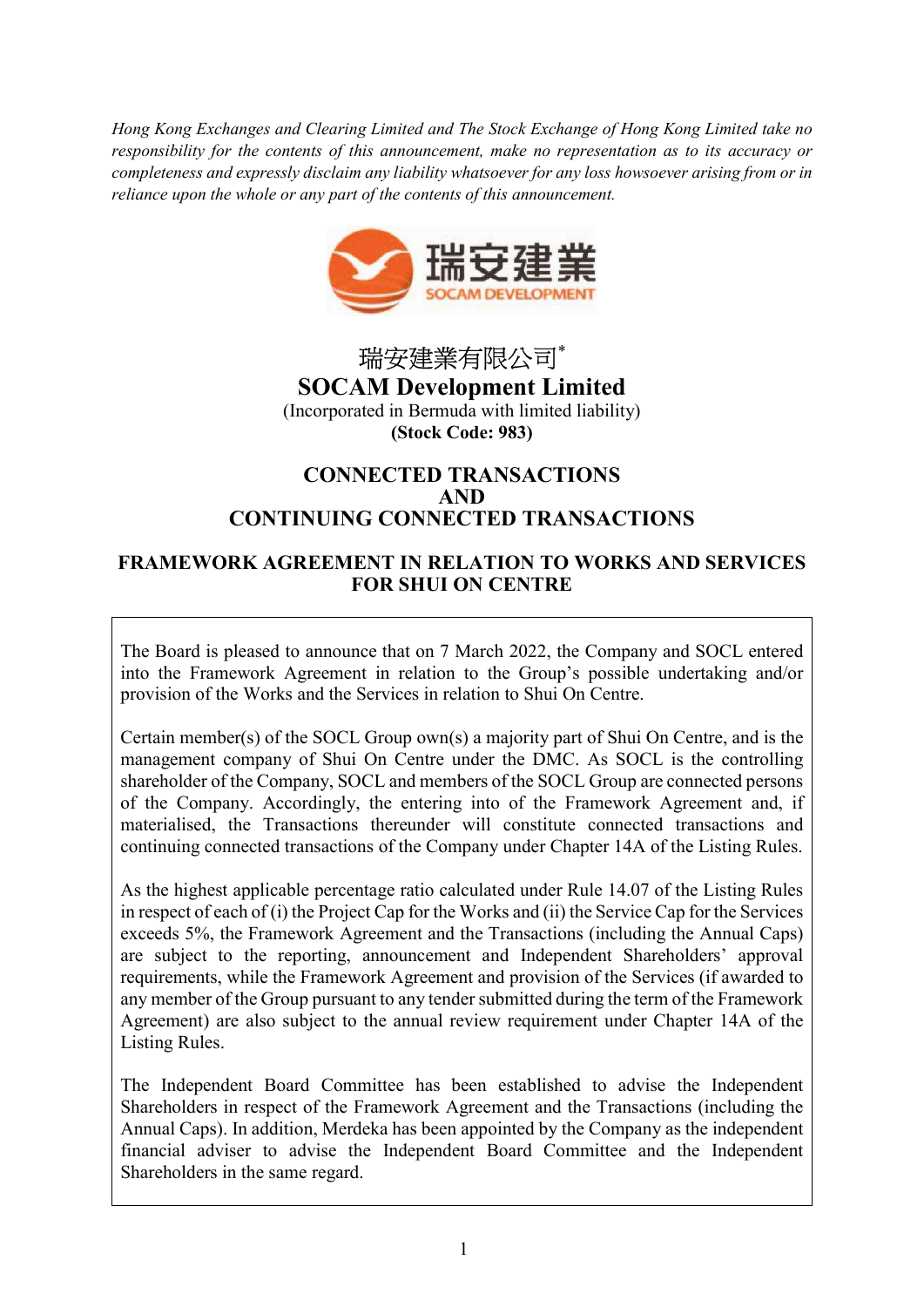Since the term of the individual contract(s) in relation to the Services contemplated under the Framework Agreement, if awarded to any member of the Group pursuant to any tender submitted during the term of the Framework Agreement, may exceed 3 years reaching up to 12 years, the Independent Financial Adviser will also review and provide its opinion on whether it is normal business practice for agreements of this type to be of such duration in accordance with Rule 14A.52 of the Listing Rules.

A circular containing, among other things, details of the Framework Agreement and the Transactions, the recommendation of the Independent Board Committee to the Independent Shareholders, the advice from the Independent Financial Adviser to the Independent Board Committee and the Independent Shareholders, and a notice convening the SGM will be despatched to the Shareholders. As the Company requires more time for compiling the information for inclusion in the circular pursuant to the Listing Rules, the circular is expected to be despatched to the Shareholders on or before 30 April 2022.

The Framework Agreement merely sets out the scope and terms under which the Group may participate in the tenders for the Works and the Services. There is no certainty as to whether any Works or Services will be required for any part of Shui On Centre, and if required, whether contract will be awarded to any member of the Group pursuant to any tender submitted for the Works or the Services. Therefore, the Transactions may not materialise even if the Independent Shareholders' approval has been obtained for the Framework Agreement and the Transactions. Shareholders and potential investors are advised to exercise caution when dealing in the shares of the Company.

## BACKGROUND

Certain member(s) of the SOCL Group own(s) a majority part of Shui On Centre, and is the management company of Shui On Centre under the DMC. As Shui On Centre has not undergone any major overhaul renovation or upgrading since 2011, it is expected that an overhaul enhancement of the property, possibly involving the Works and the Services, covering common areas and proprietary areas, will be conducted as the SOCL Group and the other owners of Shui On Centre may decide. The Group wishes to be considered and to participate in the tenders for the Works and the Services if invitation for any such tender is made by or on behalf of the SOCL Group and/or the other owners of Shui On Centre. As such, on 7 March 2022, the Company and SOCL entered into the Framework Agreement in relation to the Group's possible undertaking and/or provision of the Works and the Services in relation to Shui On Centre.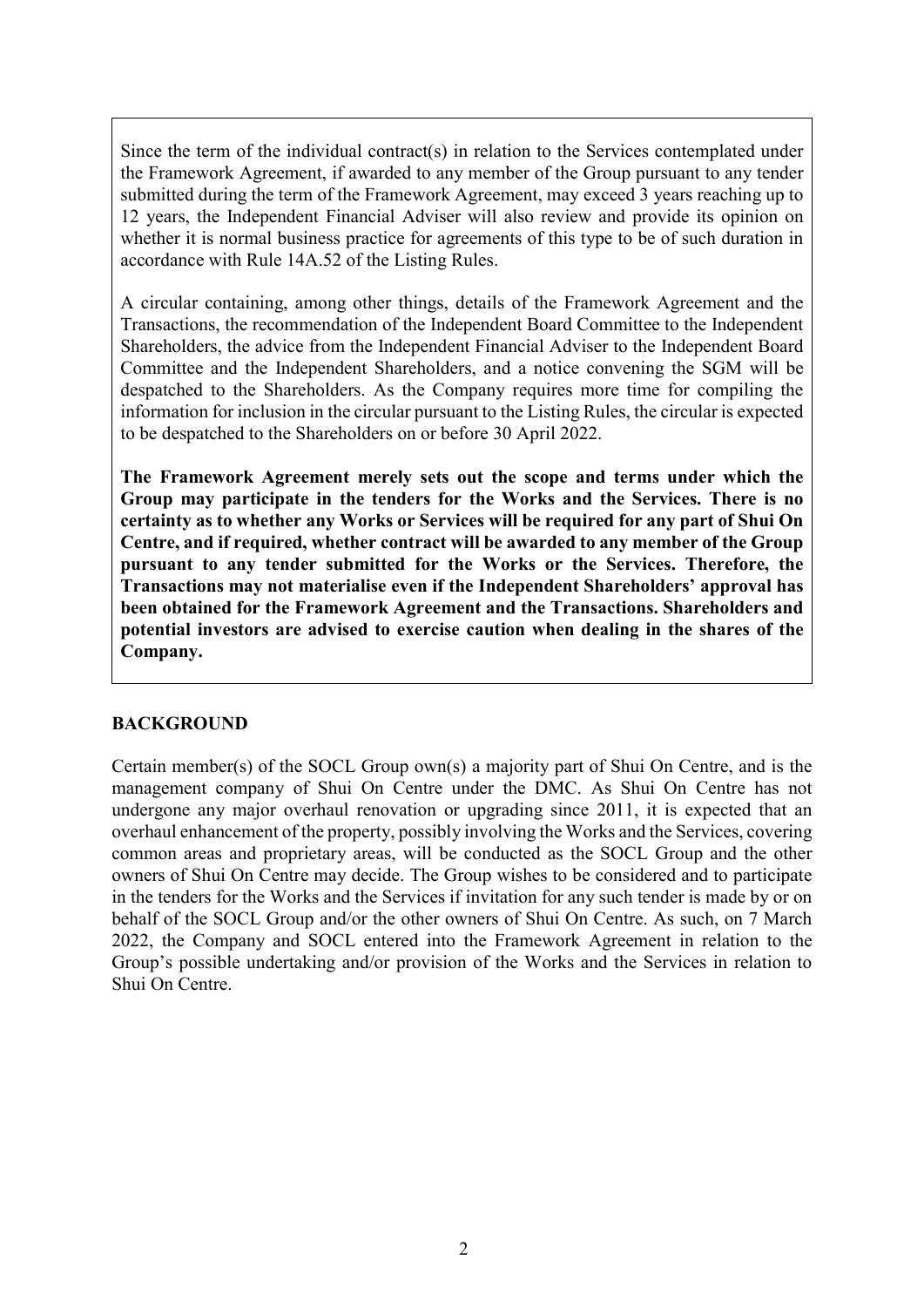## THE FRAMEWORK AGREEMENT

# **Date**

7 March 2022

# **Parties**

- (1) the Company
- (2) SOCL, being the controlling shareholder of the Company, certain subsidiary(ies) of which is/are the owners of certain proprietary areas of Shui On Centre and the management company of Shui On Centre under the DMC

# Term

The period commencing from the business day following the date of fulfilment of the Condition (as set out below) and ending on 31 December 2024 (both days inclusive).

## Subject matter

Pursuant to the Framework Agreement, subject to the Condition having been satisfied, any member of the Group may submit tender under any tender invitation made by or on behalf of the SOCL Group and/or the other owners of Shui On Centre and enter into any contract, if awarded, for the engagement of such member of the Group as contractor or service provider for the following works and services:

- (a) Overhaul enhancement works for Shui On Centre, covering its common areas and/or proprietary areas owned by the SOCL Group as the project may involve (the "Works"). This would cover all types of works typical of an asset enhancement project for an office commercial building of similar grading, including but not limited to builder works, building services works, renovation works, fitting-out works, additional and alteration works, maintenance works, and procurement and installation of the Smart Facilities; and
- (b) services that may be required for or incidental to the installation of the Smart Facilities (the "Services"), i.e. for a term of not more than 12 years, (i) provision of lease financing arrangement whereby the Group may procure the Smart Facilities for use at Shui On Centre by leasing the related equipment (the legal title to such equipment shall remain with the Group until passed to the owners of Shui On Centre at the end of the lease term for an agreed price), instead of providing such facilities as part of the contract for the Works, and provide after sales/maintenance service for such facilities where required; or (ii) provision of after sales/maintenance service for the Smart Facilities included under the Works.

# Condition precedent

The Transactions contemplated under the Framework Agreement are conditional upon the necessary approval having been obtained from the Independent Shareholders on or before 15 June 2022 (the "Condition").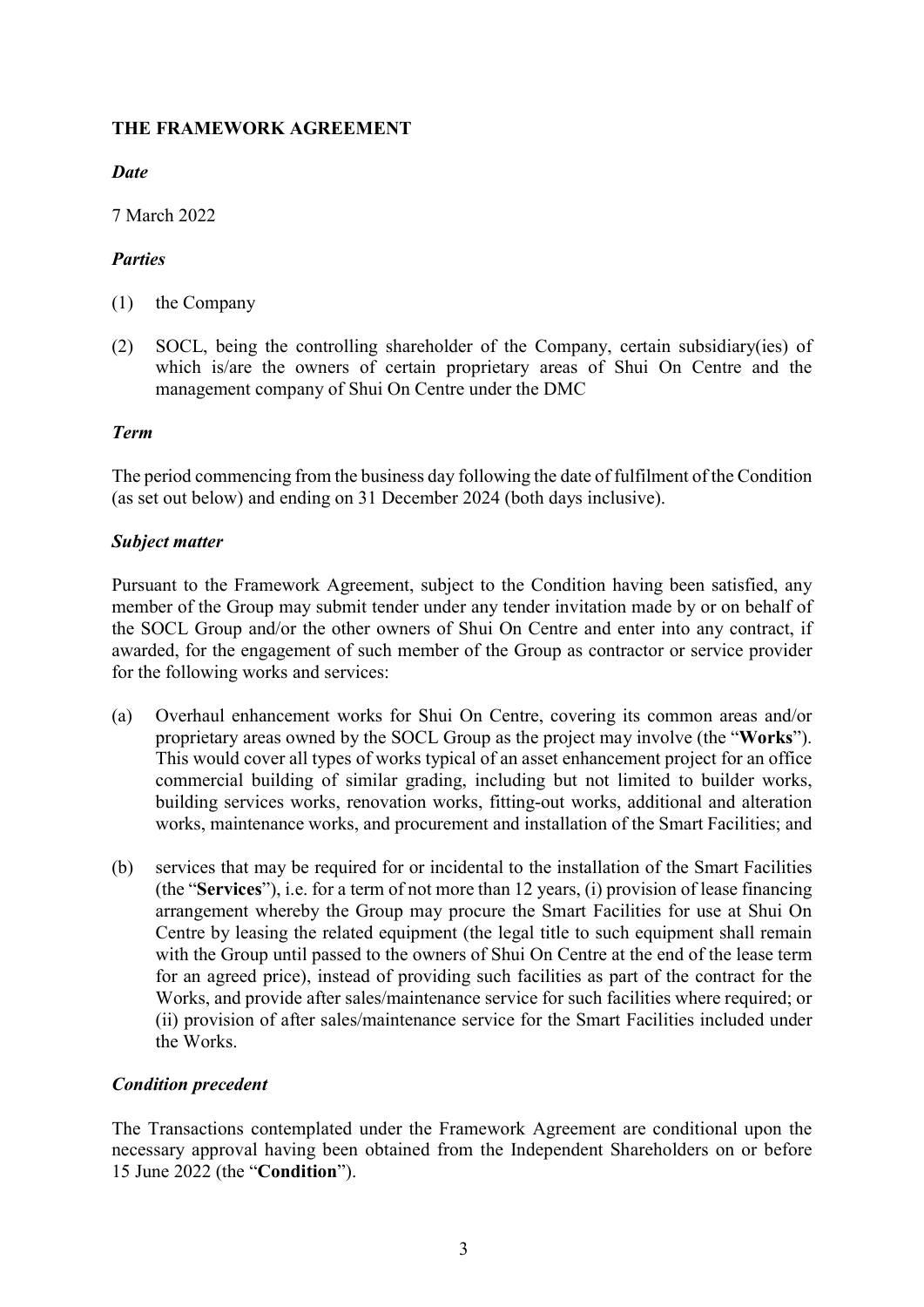### Pricing basis of the tenders to be submitted by the Group

The prices and terms to be submitted by members of the Group in the tenders will be subject to the following standard and systematic internal pricing mechanism, which applies to tender submissions to both the Company's connected persons and independent third parties, in order to ensure that the prices and terms offered to members of the SOCL Group are no more favourable than those offered by the Group to independent third parties.

The Group's tender submission procedure involves the following major steps:

- (a) receiving tender details;
- (b) establishing internal working group;
- (c) assessing tender documents by the designated working group;
- (d) internally discussing the proposed tender price and terms;
- (e) preparation for and finalisation of tender submission; and
- (f) tender submission in accordance with the procedure required by the employer.

As a general principle, the prices and terms of the proposed tenders with respect to the Works and the Services will be determined in the Group's ordinary course of business on normal commercial terms, negotiated on arm's length basis and at prices and on terms no more favourable than those provided to the independent third party customers of the Group.

In order to ensure that the above general principle is implemented throughout the tender evaluation and preparation process, the Group will take into account, among other things, the following:

- (a) scope of works or services and other requirements of the relevant tender, such as timing, technical and quantity specifications;
- (b) the costs analysis and risk assessment conducted;
- (c) estimated profitability of the contract; and
- (d) internal and external reference data such as the prices and terms for the previous projects carried out by the Group for similar types of works and services, and its in-house directory of market information.

The relevant working group, if considered necessary, will also conduct site inspection and obtain fee quotations from subcontractors and suppliers to enhance the accuracy of its assessment of the relevant contract's costs and profitability.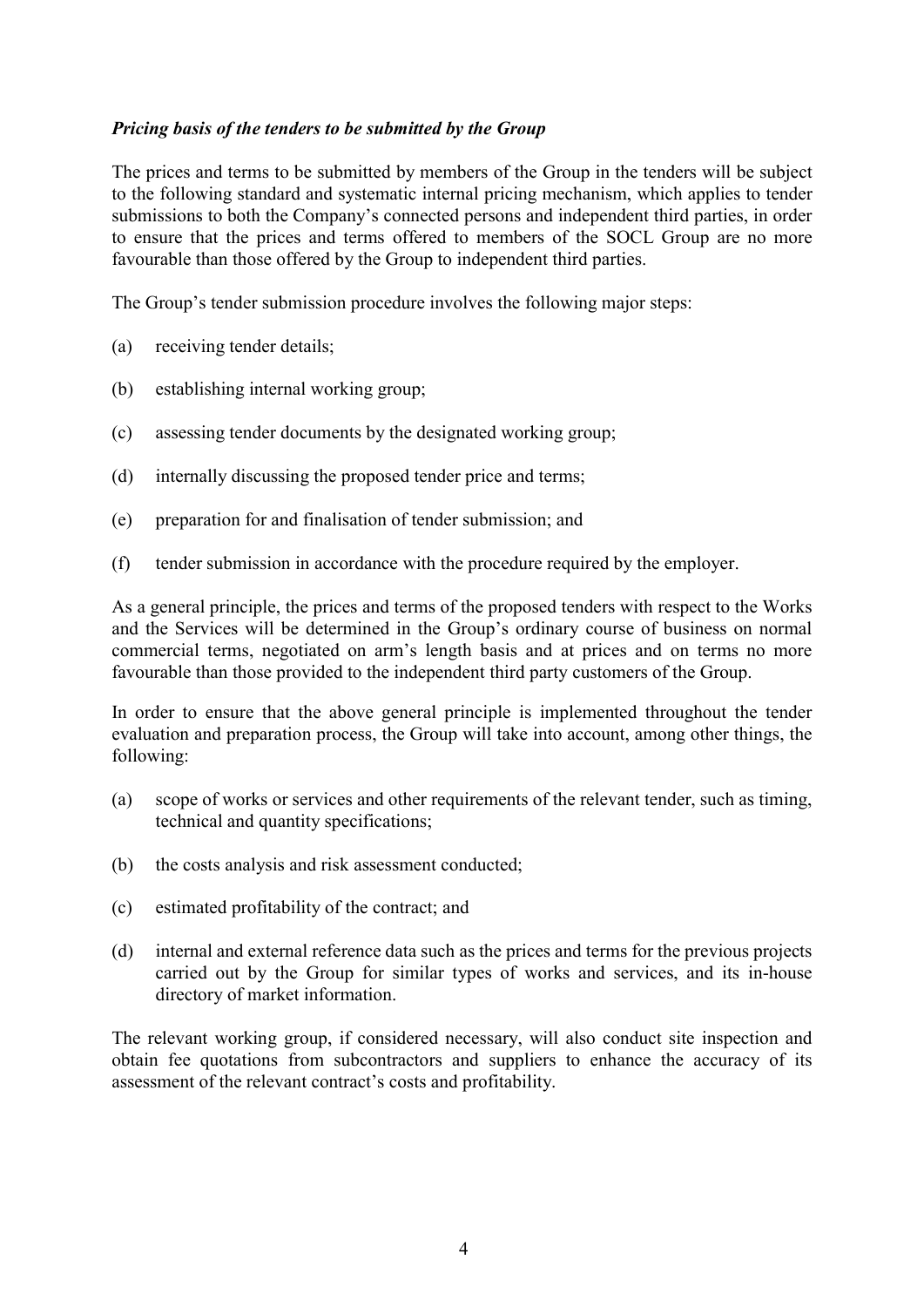Before submission of any tender for the Works or the Services, the price and terms to be offered by the Group will be scrutinised in accordance with the Group's usual procedures for scrutinising tenders for third party works and services. Comparison will also be made of the proposed tender price and terms with those of at least two previous projects of a similar nature for a connected person of the Company and an independent third party respectively, or if there are no such records of previous projects available, with the quotations collected from subcontractors and suppliers based on the applicable tender requirements, to ensure that the tender price and terms offered to the relevant member of the SOCL Group are no more favourable than those to independent third parties.

For tendering for the Works, the relevant member of the Group will determine the tender sum based on the expected scope and complexity of the Works, and the estimated costs of labour, materials and facilities, including the Smart Facilities, based on the prevailing market prices for carrying out similar works of comparable scale and complexity plus a fair and reasonable margin.

For tendering for the Services, the relevant member of the Group will also consider the following factors in determining the tender sum:

- (a) the costs of the Smart Facilities plus a fair and reasonable margin;
- (b) any lease purchase fee to be determined by assuming a fair and reasonable interest cost having considered the Group's own funding cost and commonly-used commercial terms and market practices such as that in relation to the length of term; and
- (c) any after sales/maintenance service fee to be determined in a fair and reasonable manner having considered the commonly-used commercial terms and conditions and the market price for the same or similar type of services, projected inflation of costs of labour and materials, and on no more favourable terms offered by the Group to independent third parties.

#### Payment terms

The fees payable to the Group for provision of the Works and the Services, if awarded, will be settled in accordance with the payment terms set out in the specific tender documentation and contracts.

## ANNUAL CAPS AND BASIS OF DETERMINATION OF ANNUAL CAPS

## The Project Cap

The maximum total contract sum of the Works that may be awarded to member(s) of the Group pursuant to the tenders submitted during the term of the Framework Agreement (the "Project Cap"), both (i) on an aggregated basis for all such Works awarded; and (ii) for the period ending 31 December 2022 and the years ending 31 December 2023 and 2024 respectively, shall be HK\$372 million.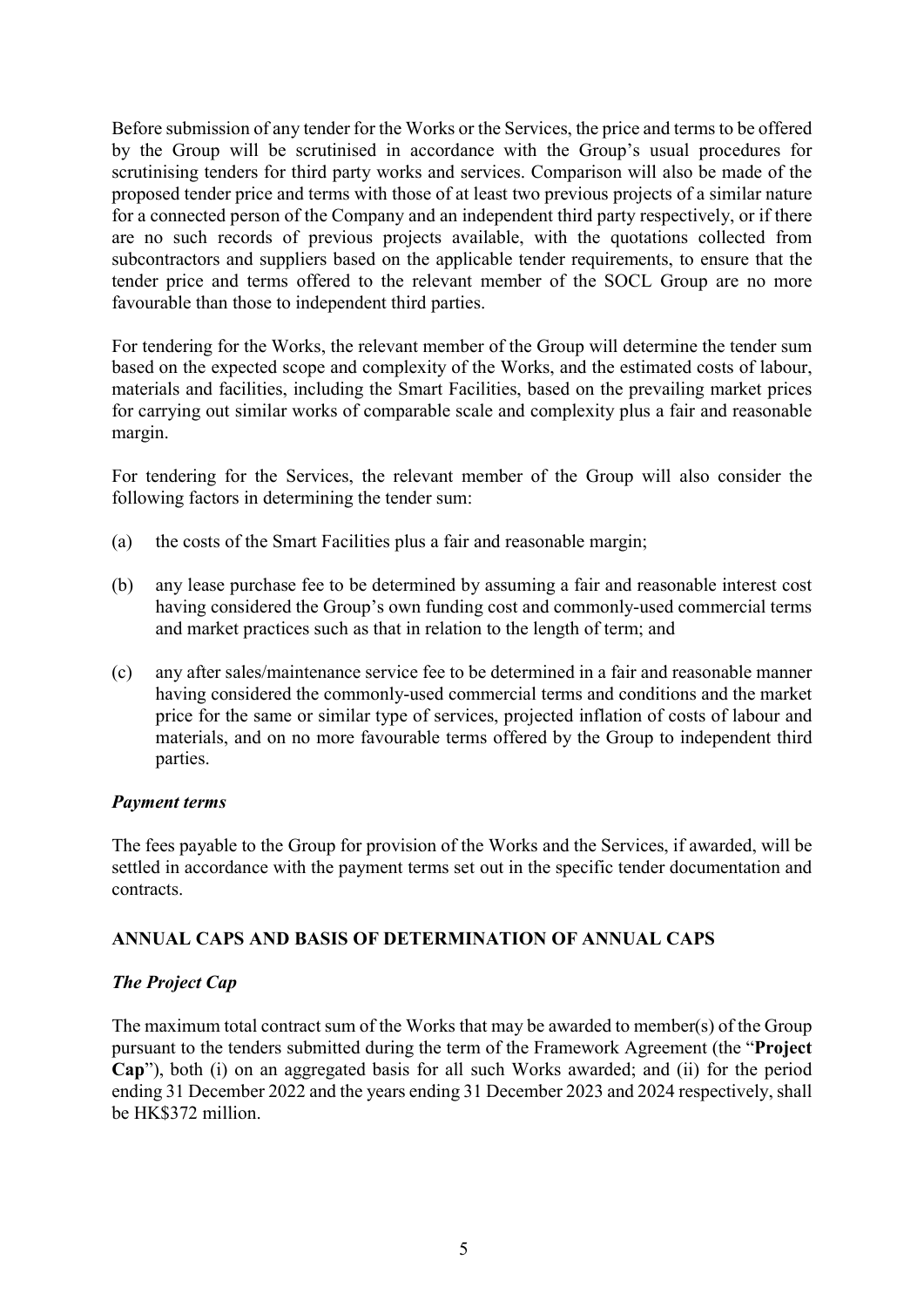The proposed Project Cap was determined based on:

- the size, office grading and location of Shui On Centre;
- the typical type and scope of enhancement works that may be conducted for office/commercial property in proximate location or of comparable grade, the anticipated scale of the Works given the size and the current state of Shui On Centre, and the estimated costs of the Group for carrying out the Works;
- the prevailing market prices of comparable suppliers of materials and equipment; and
- the estimated fluctuation in the average market prices of materials and equipment.

# The Service Cap

The maximum aggregate of financing balance covering the principal of the finance lease and accrued after sales/maintenance service fees for the Services that may be awarded to member(s) of the Group pursuant to the tenders submitted during the term of the Framework Agreement (the "Service Cap"), both (i) on an aggregated basis for all such Services awarded; and (ii) for the period ending 31 December 2022 and the years ending 31 December 2023 up to 2036 respectively, shall be HK\$118 million.

The proposed Service Cap was determined based on:

- the size, office grading and location of Shui On Centre;
- the typical type of the Smart Facilities and the Services that may be provided for office/commercial property in proximate location or of comparable grade, the possible scale given the size of Shui On Centre, and the estimated costs of the Group for providing such Services;
- the prevailing market fees charged by service providers comparable to the Group for similar services;
- the estimated fluctuation in the average fees charged by service providers comparable to the Group for similar services;
- in respect of the finance lease arrangement involved in the Services, costs of the Smart Facilities and the Group's own funding cost; and
- in respect of the Service Cap for each of the two years ending 31 December 2035 and 2036, it was set assuming all the Services would be awarded for a maximum of 12-year term pursuant to the tenders submitted at the end of the term of the Framework Agreement in 2024.

Shui On Centre has not undergone any major overhaul renovation or upgrading since 2011. The works and the services provided by the Group to the SOCL Group in relation to Shui On Centre in the past 2 years are of limited scope and scale, and are therefore not indicative of the scope and scale of the Works and the Services which may be required in relation to the expected overhaul enhancement of Shui On Centre.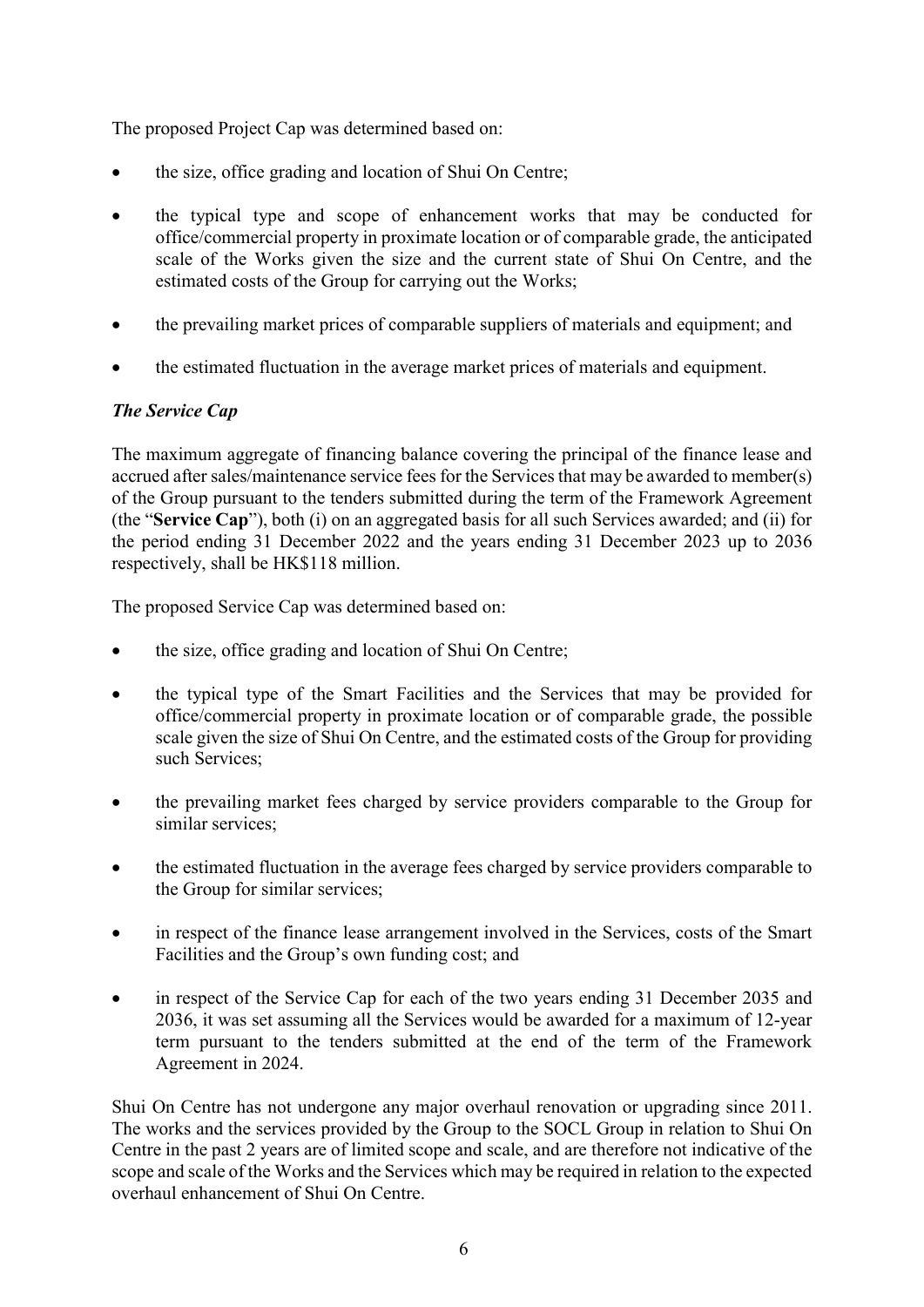It is still uncertain to the Company as to whether all the Works and the Services will be undertaken for Shui On Centre as its owners may decide. In particular, it is also unclear if the tenders for all the Works and the Services will be made in one single year, or spread over the term of the Framework Agreement. In order to allow the Group to capture the maximum opportunities to participate in the tenders for the Works and the Services, the Project Cap was set for the period ending 31 December 2022 and the years ending 31 December 2023 and 2024 respectively, and the Service Cap was set for the period ending 31 December 2022 and the years ending 31 December 2023 up to 2036 respectively, taking into account the circumstance that all the tenders might be released in one single year during the term of the Framework Agreement. Accordingly, the Project Cap of HK\$372 million represents the maximum total contract sum of the Works that may be awarded to member(s) of the Group pursuant to the tenders submitted during the term of the Framework Agreement on a cumulative aggregated basis, and the Service Cap of HK\$118 million represents the aggregate of (i) the maximum amount of financing balance for all the Smart Facilities that may be procured, maintained and serviced by member(s) of the Group pursuant to the tenders submitted during the term of the Framework Agreement; and (ii) the maximum after sales/maintenance service fee, both for the full 12-year term, on a cumulative aggregated basis. Neither the Project Cap nor the Service Cap should be taken as an indication that the Group may take on the Works or the Services with an aggregate contract sum equivalent to the total amount of the Project Cap or the Service Cap throughout the period and years up to 2024 or 2036 as mentioned above.

## INTERNAL CONTROL MEASURES

The corporate evaluation department of the Company will be responsible for reviewing the procedures to prepare the tenders for the Works and the Services and ensuring that such tenders submitted by member(s) of the Group are in accordance with the terms of the Framework Agreement.

In addition, the independent non-executive Directors will conduct an annual independent review of the above control measures and the connected/continuing connected transactions arising from the Framework Agreement to ensure that such transactions are on normal commercial terms, fair and reasonable, and are carried out pursuant to the terms of the Framework Agreement. The external auditor of the Company will also be engaged to conduct an annual review and report on the continuing connected transactions in accordance with Rule 14A.56 of the Listing Rules. The Company will provide necessary information to and facilitate access to such information by the independent non-executive Directors and auditor for the purpose of such review.

### REASONS FOR AND BENEFITS OF THE FRAMEWORK AGREEMENT AND THE TRANSACTIONS

The Transactions form part of the Group's ordinary and usual business activities. The Framework Agreement will allow the Group to capitalise on its experience and expertise to increase its revenue and profit through tendering for and, upon successful tenders, participating in the Works and the Services.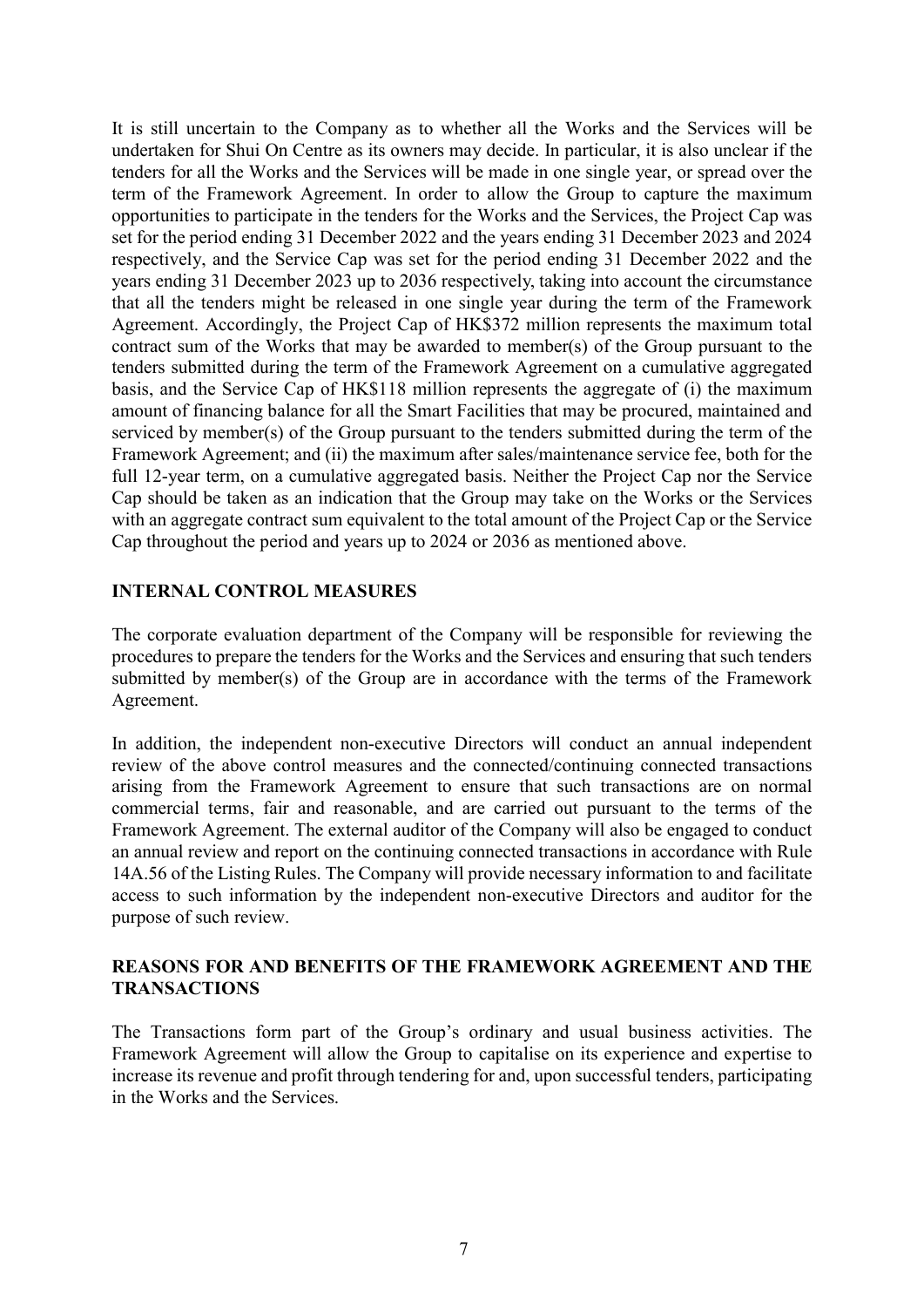The Directors (other than the independent non-executive Directors, whose views will be set out in a circular to be despatched to the Shareholders after receiving the advice from the Independent Financial Adviser) consider that the terms of the Framework Agreement and the Transactions (including the Annual Caps) are normal commercial terms, fair and reasonable and in the interests of the Company and the Shareholders as a whole.

### LISTING RULES IMPLICATIONS

As SOCL is the controlling shareholder of the Company, SOCL and members of the SOCL Group are connected persons of the Company. Accordingly, the entering into of the Framework Agreement and, if materialised, the Transactions thereunder will constitute connected transactions and continuing connected transactions of the Company under Chapter 14A of the Listing Rules.

As the highest applicable percentage ratio calculated under Rule 14.07 of the Listing Rules in respect of each of (i) the Project Cap for the Works and (ii) the Service Cap for the Services exceeds 5%, the Framework Agreement and the Transactions (including the Annual Caps) are subject to the reporting, announcement and Independent Shareholders' approval requirements, while the Framework Agreement and provision of the Services (if awarded to any member of the Group pursuant to any tender submitted during the term of the Framework Agreement) are also subject to the annual review requirement under Chapter 14A of the Listing Rules.

SOCL is held under the Bosrich Unit Trust, the units of which are the property of a discretionary trust, of which Mr. Lo, an executive Director and the Chairman of the Company, is the founder and both Mr. Lo and Ms. Lo, a non-executive Director and the daughter of Mr. Lo, are discretionary beneficiaries. Given the interests of Mr. Lo and Ms. Lo in SOCL as set out above, both of them are considered to have material interests in the Framework Agreement and the Transactions and had abstained from voting at the relevant Board resolutions approving the same.

The Independent Board Committee has been established to advise the Independent Shareholders in respect of the Framework Agreement and the Transactions (including the Annual Caps). In addition, Merdeka has been appointed by the Company as the independent financial adviser to advise the Independent Board Committee and the Independent Shareholders in the same regard.

Since the term of the individual contract(s) in relation to the Services contemplated under the Framework Agreement, if awarded to any member of the Group pursuant to any tender submitted during the term of the Framework Agreement, may exceed 3 years reaching up to 12 years, the Independent Financial Adviser will also review and provide its opinion on whether it is normal business practice for agreements of this type to be of such duration in accordance with Rule 14A.52 of the Listing Rules.

A circular containing, among other things, details of the Framework Agreement and the Transactions, the recommendation of the Independent Board Committee to the Independent Shareholders, the advice from the Independent Financial Adviser to the Independent Board Committee and the Independent Shareholders, and a notice convening the SGM will be despatched to the Shareholders. As the Company requires more time for compiling the information for inclusion in the circular pursuant to the Listing Rules, the circular is expected to be despatched to the Shareholders on or before 30 April 2022.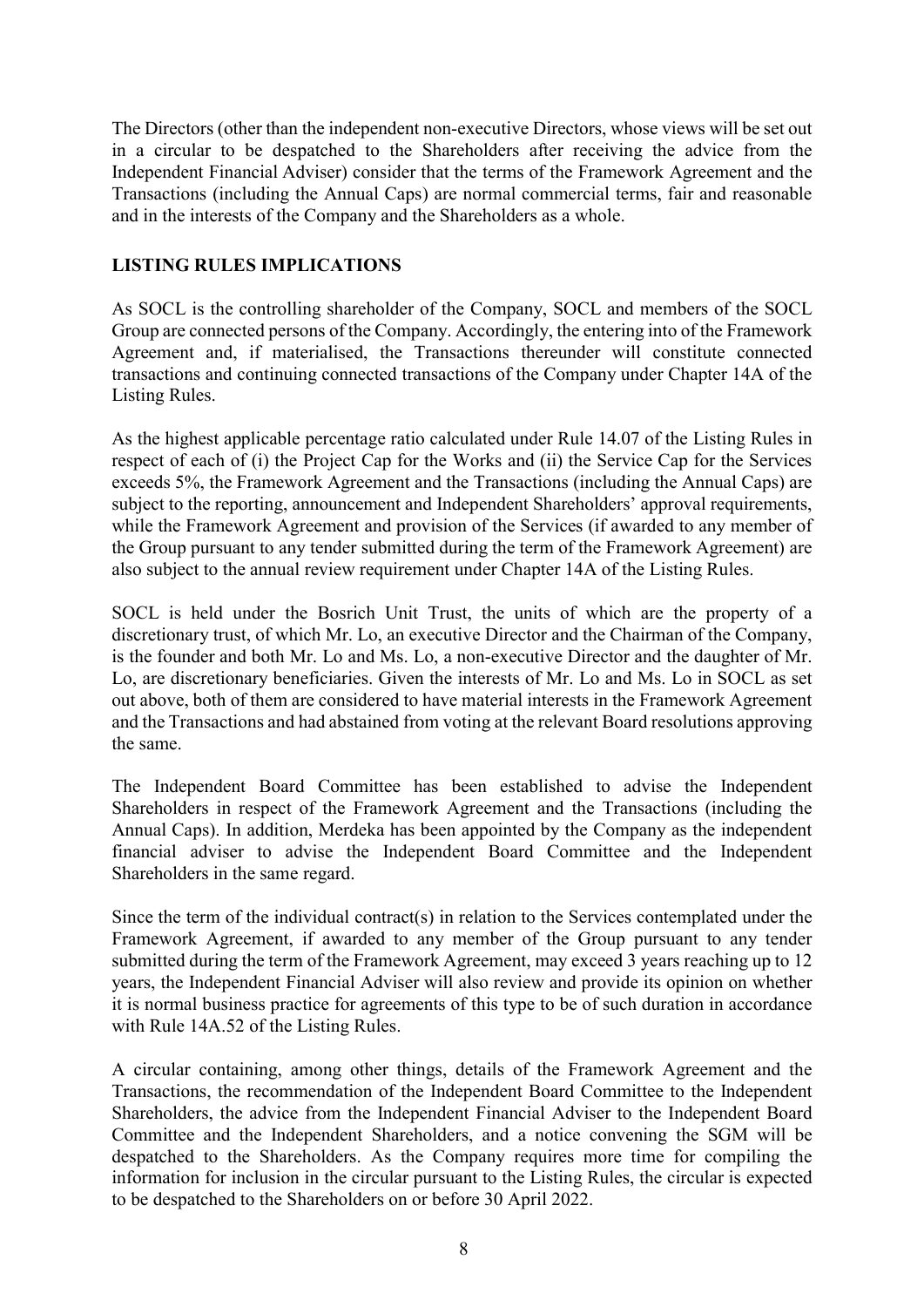#### GENERAL INFORMATION

The Group principally engages in construction and building maintenance in Hong Kong and Macau, property development and investment in the PRC and provision of property management services in Hong Kong.

SOCL is a company incorporated in the British Virgin Islands with limited liability and its principal activity is investment holding.

The Framework Agreement merely sets out the scope and terms under which the Group may participate in the tenders for the Works and the Services. There is no certainty as to whether any Works or Services will be required for any part of Shui On Centre, and if required, whether contract will be awarded to any member of the Group pursuant to any tender submitted for the Works or the Services. Therefore, the Transactions may not materialise even if the Independent Shareholders' approval has been obtained for the Framework Agreement and the Transactions. Shareholders and potential investors are advised to exercise caution when dealing in the shares of the Company.

## **DEFINITIONS**

In this announcement, unless the context otherwise requires, the following expressions shall have the following meanings:

| "Annual Caps"                                                                               | collectively, the Project Cap and the Service Cap                                                                                                                               |
|---------------------------------------------------------------------------------------------|---------------------------------------------------------------------------------------------------------------------------------------------------------------------------------|
| "associates",<br>"connected persons",<br>"controlling shareholder" and<br>"subsidiary(ies)" | each has the meaning ascribed to it under the Listing<br>Rules                                                                                                                  |
| "Board"                                                                                     | the board of Directors                                                                                                                                                          |
| "Company"                                                                                   | SOCAM Development Limited, a company<br>incorporated in Bermuda with limited liability,<br>whose shares are listed on the main board of the<br>Stock Exchange (stock code: 983) |
| "Condition"                                                                                 | has the meaning as ascribed to it in the section<br>headed "The Framework Agreement – Condition<br><i>precedent</i> " of this announcement                                      |
| "Director(s)"                                                                               | the director(s) of the Company                                                                                                                                                  |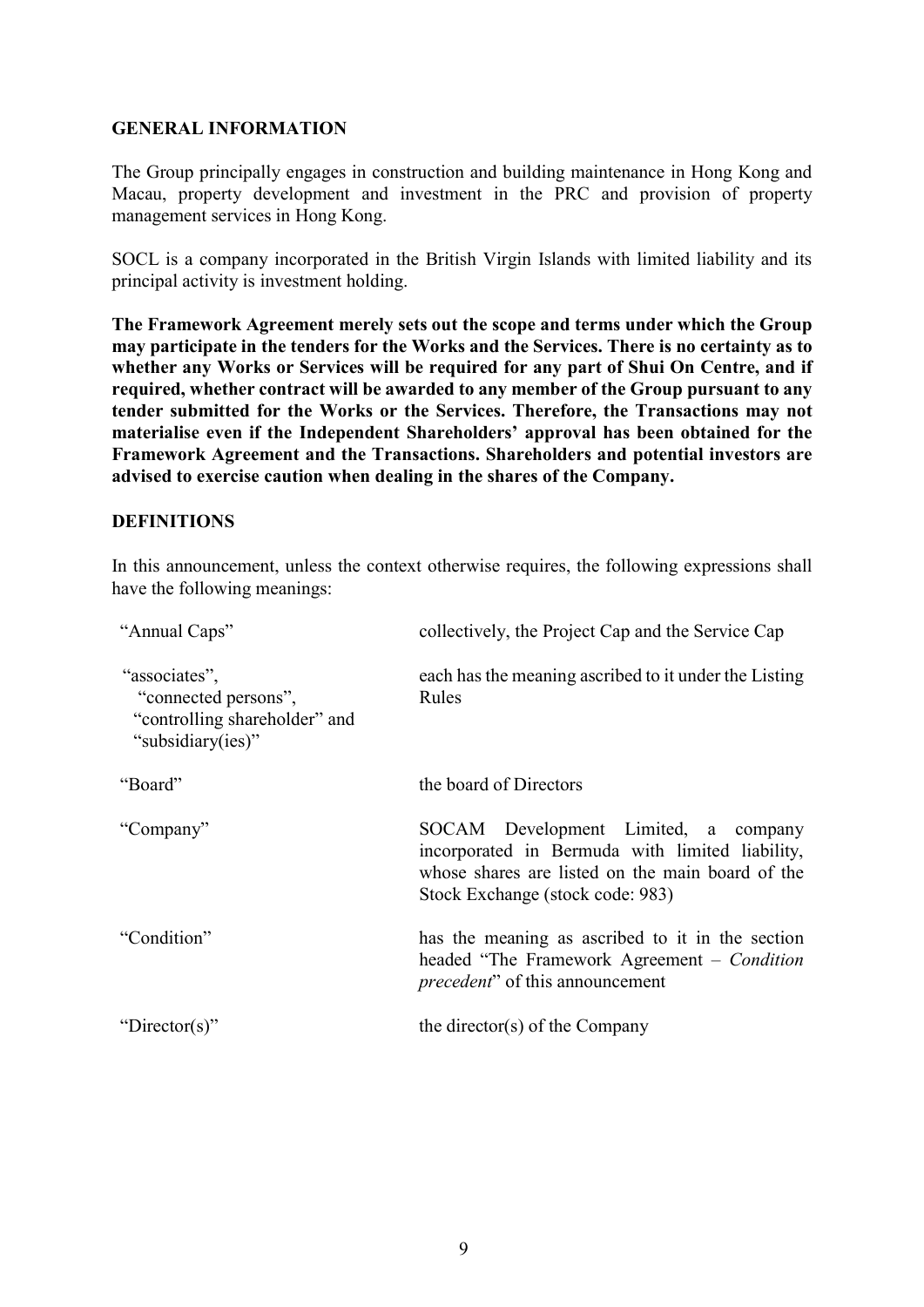| "DMC"                                           | the Deed of Mutual Covenant and Management<br>Agreement in respect of Shui On Centre dated 17<br>February 1994 entered into between, among others,<br>Shui On Centre Company Limited (the first owner<br>of Shui On Centre) and Shui On Centre Property<br>Management Limited (as the<br>management<br>company)                                                                                                                                                                   |
|-------------------------------------------------|-----------------------------------------------------------------------------------------------------------------------------------------------------------------------------------------------------------------------------------------------------------------------------------------------------------------------------------------------------------------------------------------------------------------------------------------------------------------------------------|
| "Framework Agreement"                           | the framework agreement dated 7 March 2022<br>entered into between the Company and SOCL in<br>relation to the Transactions                                                                                                                                                                                                                                                                                                                                                        |
| "Group"                                         | collectively, the Company and its subsidiaries                                                                                                                                                                                                                                                                                                                                                                                                                                    |
| "HK\$"                                          | Hong Kong dollars, the lawful currency of Hong<br>Kong                                                                                                                                                                                                                                                                                                                                                                                                                            |
| "Hong Kong"                                     | the Hong Kong Special Administrative Region of<br>the People's Republic of China                                                                                                                                                                                                                                                                                                                                                                                                  |
| "Independent Board Committee"                   | the committee of the Board comprising Ms. Li Hoi<br>Lun, Helen, Mr. Chan Kay Cheung and Mr. William<br>Timothy Addison, all being independent non-<br>executive Directors, formed to<br>advise<br>the<br>Independent Shareholders in respect of the<br>Framework Agreement and the Transactions<br>(including the Annual Caps)                                                                                                                                                    |
| "Independent Financial Adviser"<br>or "Merdeka" | Merdeka Corporate Finance Limited, a corporation<br>licensed to carry out Type 6 (advising on corporate<br>finance) regulated activity under the Securities and<br>Futures Ordinance (Chapter 571 of the Laws of<br>Hong Kong), being the independent financial<br>adviser appointed by the Company to advise the<br>Independent Board Committee and the Independent<br>Shareholders in respect of the Framework<br>Agreement and the Transactions (including the<br>Annual Caps) |
| "Independent Shareholders"                      | Shareholders other than Mr. Lo, Ms. Lo and their<br>associates, including SOCL                                                                                                                                                                                                                                                                                                                                                                                                    |
| "Listing Rules"                                 | the Rules Governing the Listing of Securities on the<br><b>Stock Exchange</b>                                                                                                                                                                                                                                                                                                                                                                                                     |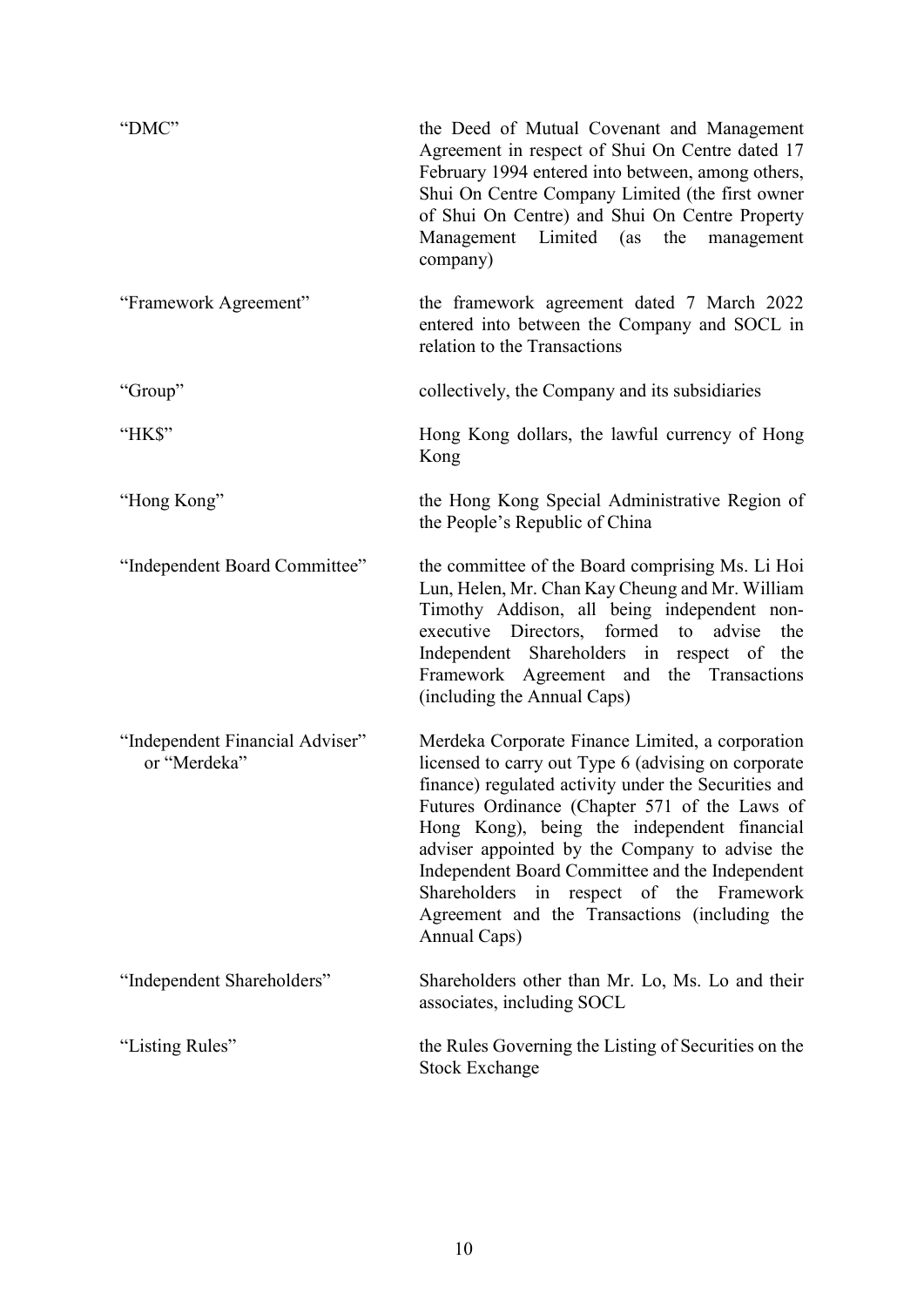| "Macau"            | the Macao Special Administrative Region of the<br>People's Republic of China                                                                                                             |
|--------------------|------------------------------------------------------------------------------------------------------------------------------------------------------------------------------------------|
| "Mr. Lo"           | Mr. Lo Hong Sui, Vincent, an executive Director<br>and the Chairman of the Company                                                                                                       |
| "Ms. Lo"           | Ms. Lo Bo Yue, Stephanie, a non-executive<br>Director and the daughter of Mr. Lo                                                                                                         |
| "PRC"              | the People's Republic of China (for the purpose of<br>this announcement, excluding Hong Kong, Macau<br>and Taiwan)                                                                       |
| "Project Cap"      | has the meaning as ascribed to it in the section<br>headed "ANNUAL CAPS AND BASIS OF<br>DETERMINATION OF ANNUAL CAPS - The<br><i>Project Cap</i> " of this announcement                  |
| "Services"         | has the meaning as ascribed to it in the section<br>headed "The Framework Agreement – Subject<br><i>matter</i> " of this announcement                                                    |
| "Service Cap"      | has the meaning as ascribed to it in the section<br>headed "ANNUAL CAPS AND BASIS OF<br>DETERMINATION OF ANNUAL CAPS - The<br>Service Cap" of this announcement                          |
| "SGM"              | the special general meeting of the Company to be<br>held for considering and, if appropriate, approving<br>the Framework Agreement and the Transactions<br>(including the Annual Caps)   |
| "Shareholders"     | the holders of the shares of the Company                                                                                                                                                 |
| "Shui On Centre"   | a commercial building located at 6-8 Harbour Road,<br>Hong Kong                                                                                                                          |
| "Smart Facilities" | facilities, equipment, building<br>such<br>smart<br>management and related software systems for<br>improving efficiency of energy consumption,<br>facilities management and user journey |